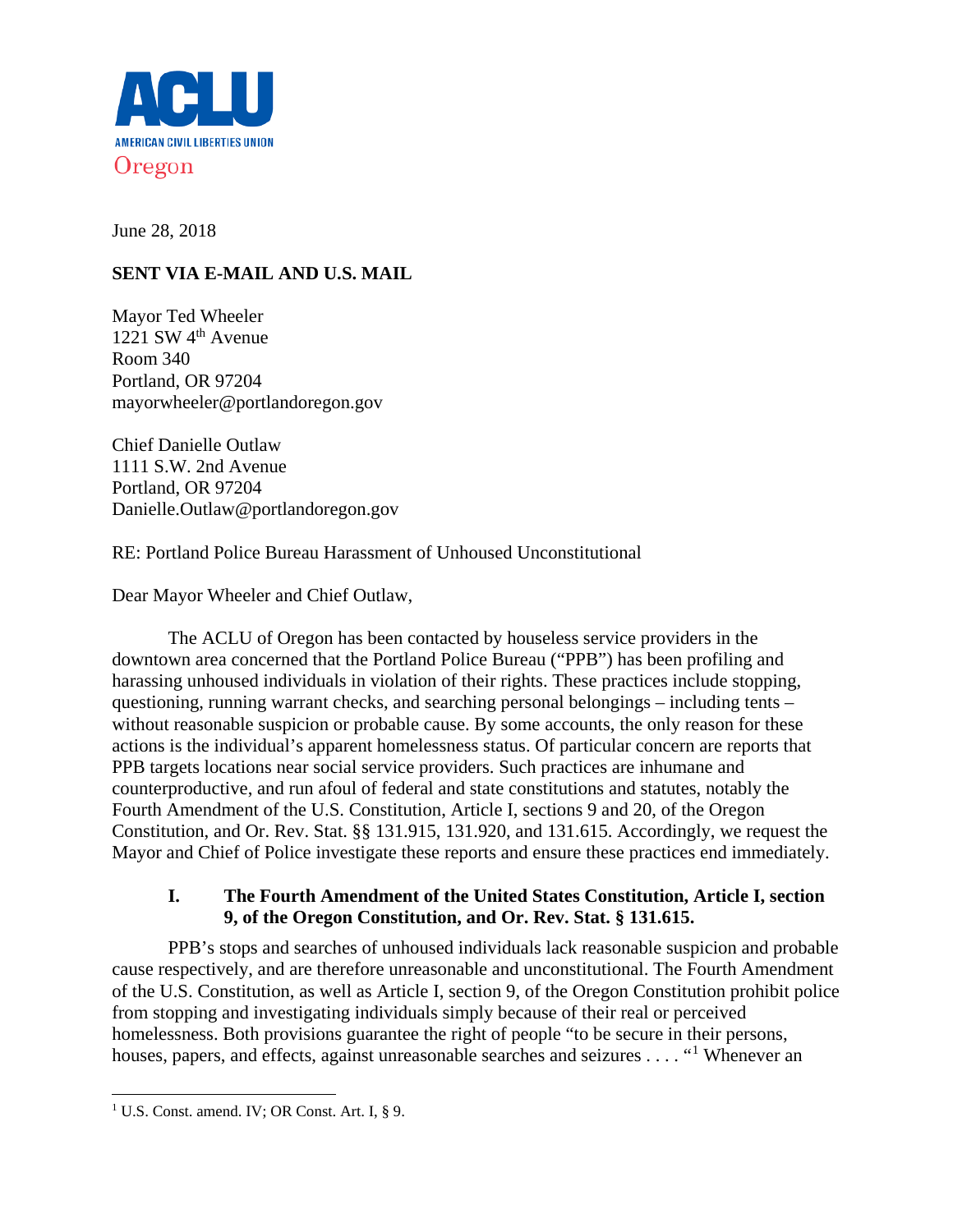Mayor Ted Wheeler Chief Danielle Outlaw June 28, 2018

officer stops a person and "restrains his freedom to walk away, he has 'seized' that person."[2](#page-1-0) The officer must have reasonable suspicion to justify doing so, i.e., "specific and articulable facts" that reasonably support the inference "criminal activity may be afoot."[3](#page-1-1) This requires more than an "inchoate and unparticularized suspicion or hunch."<sup>[4](#page-1-2)</sup> Or. Rev. Stat. similarly limits stops.<sup>[5](#page-1-3)</sup> Neither poverty nor homelessness is sufficient cause for an officer to reasonably suspect an individual is engaged in criminal activity. Indeed, the courts, as well as the Oregon Legislature, have repeatedly said these statuses cannot constitute a crime.<sup>[6](#page-1-4)</sup> Rather, the officer must point to some other suspicious conduct, separate from poverty or homelessness, to necessitate the intrusion. Likewise, PPB may violate the constitutional rights of unhoused individuals by conducting warrantless searches of their tents and other personal belongings.<sup>[7](#page-1-5)</sup> In sum, there is no 'homelessness exception' to our constitutional rights.

# **II. Article I, section 20, of the Oregon Constitution**

Article I, section 20, of the Oregon Constitution prohibits discrimination.<sup>[8](#page-1-6)</sup> Further, it likely extends extra protections to the unhoused as a suspect class, being a group that has endured oppression historically and today, and whose status (being homeless) is immutable and beyond individual control.<sup>[9](#page-1-7)</sup> As such, the unhoused can only be targeted based on "specific

<span id="page-1-0"></span><sup>2</sup> *Terry v. Ohio*, 392 U.S. 1, 16–17 (1968); *see also State v. Ashbaugh*, 349 Or. 297, 308-09 (2010) (a "stop is a type of seizure that involves a temporary restraint on a person's liberty").

<span id="page-1-1"></span><sup>3</sup> *Terry*, 392 U.S. at 21, 30 (citations omitted); *see also Ashbaugh*, 349 Or. at 309 (an officer "must have reasonable suspicion of criminal activity for a stop").

<span id="page-1-2"></span><sup>4</sup> *United States v. Sokolow*, 490 U.S. 1, 7(1989) (citations and internal quotation marks omitted); *see also State v. Maciel-Figueroa*, 361 Or. 163, 181 (2017) (the officer must have suspicion regarding a specific crime or type of crime, not merely general "criminal activity").

<span id="page-1-3"></span><sup>5</sup> Or. Rev. Stat. § 131.615 (2017) ("A peace officer who reasonably suspects that a person has committed or is about to commit a crime may stop the person"). 6 *See* Or. Rev. Stat. §§ 131.915 and 131.920 (2017) (prohibiting profiling based on homelessness); *Edwards v.* 

<span id="page-1-5"></span><span id="page-1-4"></span>*California*, 314 U.S. 160 (1941) (striking down a law that prohibited bringing an indigent into the state, noting poverty does not indicate immorality); *Williams v. Illinois,* 399 U.S. 235 (1970) (defendants cannot be imprisoned simply because of their inability to pay fines); *Jones v. City of Los Angeles*, 444 F.3d 1118, 1132 (9th Cir. 2006), *vacated due to settlement*, 505 F.3d 1006 (9th Cir. 2007) (a city cannot "expressly criminalize the status of homelessness by making it a crime to be homeless without violating the Eighth Amendment, nor can it criminalize acts that are an integral aspect of that status"). Vagrancy and loitering laws have also been repeatedly rejected. *See, e.g.*, *Papachristou v. Jacksonville*, 405 U.S. 156 (1972); *City of Chicago v. Morales*, 527 U.S. 41 (1999); *City of* Portland v. James, 251 Or. 8 (1968); State v. Debnam, 23 Or. App. 433 (1975); Or. Rev. Stat § 430.402 (2017).<br><sup>7</sup> United States v. Sandoval, 200 F.3d 659, 661 (2000) ("we do not believe the reasonableness of Sandoval's expectation of privacy turns on whether he had permission to camp on public land. Such a distinction would mean that a camper who overstayed his permit in a public campground would lose his Fourth Amendment rights, while his neighbor, whose permit had not expired, would retain those rights"); *Lavan v. City of Los Angeles*, 693 F.3d 1022 (9th Cir. 2012), *cert. denied*, 570 U.S. 918 (2013) (by seizing and destroying homeless individuals' unabandoned legal papers, shelters, and personal effects, city interfered with their possessory interests in that property under the Fourth Amendment, even if property was left on sidewalks in violation of municipal ordinance); *United States v. Gooch*, 6 F.3d 673, 677 (9th Cir. 1993)("a tent is more analogous to a (large) movable container than to a vehicle; the Fourth Amendment protects expectations of privacy in movable, closed containers")(citations omitted). For a discussion of the limitations of these privacy interests, *see State v. Tegland*, 269 Or. App. 1 (2015). 8 *State v. Clark*, 291 Or. 231, 237 (1981).

<span id="page-1-6"></span>

<span id="page-1-7"></span><sup>9</sup> *Tanner v. Or. Health Scis. Univ.*, 157 Or.App. 502, 521-22 (2006).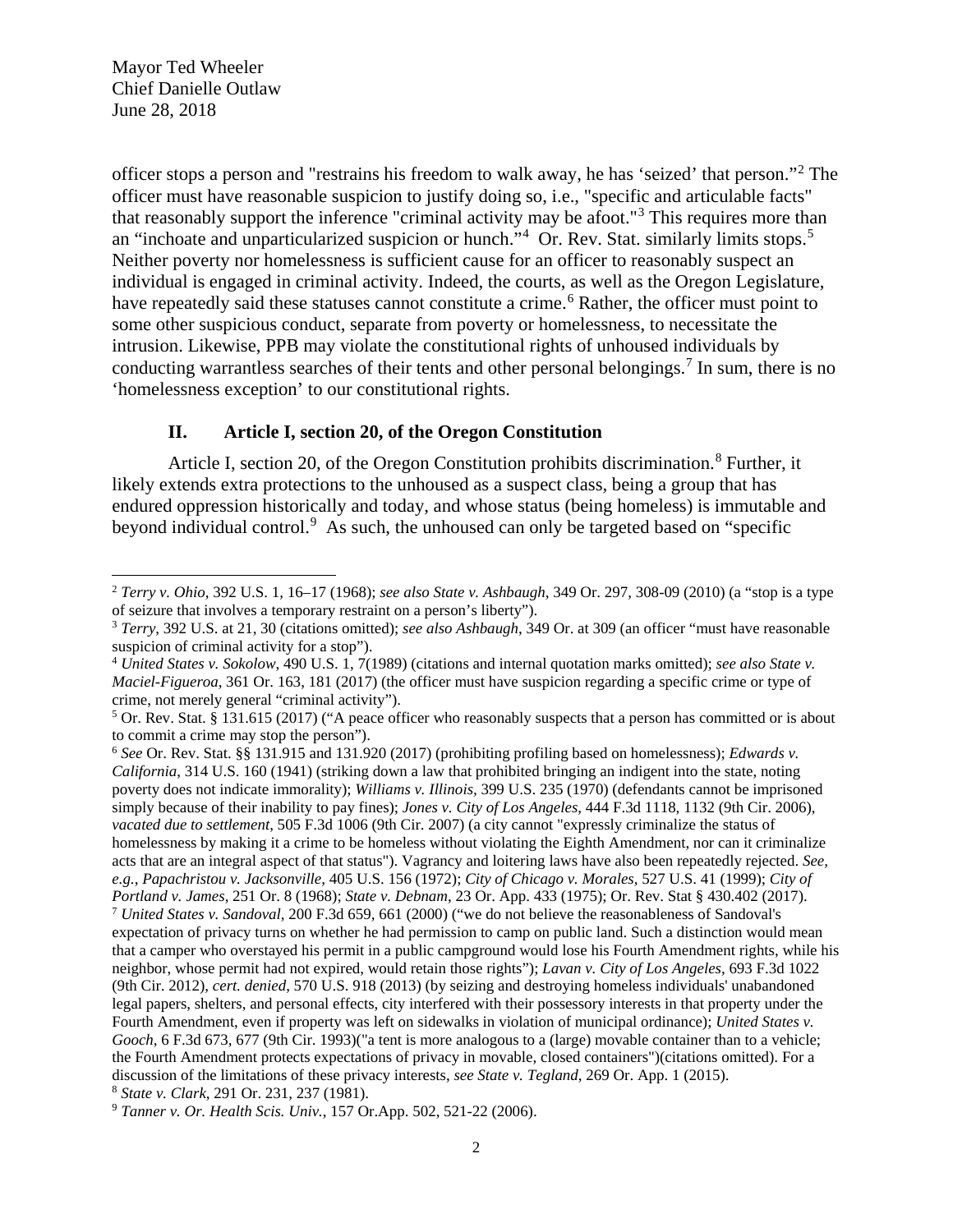Mayor Ted Wheeler Chief Danielle Outlaw June 28, 2018

biological differences."[10](#page-2-0) Obviously, unhoused people – diverse in sex, race, age, disability, and circumstances – share no unifying characteristic that could justify disparate treatment. Accordingly, the practice of stopping, questioning, searching, and running warrant checks on unhoused people because they are homeless constitutes unlawful discrimination under Article I, section 20, of the Oregon Constitution.

# **III. Or. Rev. Stat. §§ 131.915 and 131.920**

Profiling people because of their homelessness violates state law and PPB's own policies. Oregon statute requires law enforcement agencies to adopt and implement policies prohibiting profiling, including targeting people based solely on their real or perceived homelessness.<sup>[11](#page-2-1)</sup> Accordingly, PPB's directive regarding bias-based policing and profiling explicitly forbids profiling or disparate treatment based on housing or economic status.<sup>[12](#page-2-2)</sup> Such status characteristics may only be considered "in combination with other relevant and specific identifying traits or factors (e.g., description of clothing, height, etc.) when searching for a specific individual or group" and "should not be the sole factor cited/identified."<sup>[13](#page-2-3)</sup> Homelessness and poverty are not crimes, and, without more, are impermissible grounds for police action. Thus, PPB violates the law when it stops and searches people simply because they are unhoused.

# **IV. Policing Poverty is Inhumane and Counterproductive**

Preying on people because of their extreme destitution is deplorable as a matter of principle as well as public policy. Treating unhoused people like criminals punishes and dehumanizes those who are already vulnerable and struggling. It also fails to address the empirical causes of homelessness, like Portland's affordable housing crisis.<sup>[14](#page-2-4)</sup> Instead, this approach undermines public health and safety. It erodes trust in police, breeding fear and insecurity. Moreover, by targeting areas surrounding social service providers, PPB interferes with access to services necessary to the physical and mental wellbeing of unhoused community members.

This pattern of cracking down on unhoused people near social service providers is particularly troubling in light of PPB's history of unnecessary and excessive force towards people with mental illness.[15](#page-2-5) One-in-seven unhoused Oregonians has a serious mental disorder,

<span id="page-2-1"></span><span id="page-2-0"></span><sup>&</sup>lt;sup>10</sup> *Hewitt v. State Accident Ins. Fund Corp.*, 294 Or. 33, 46 (1982).<br><sup>11</sup> Or. Rev. Stat. §§ 131.915, 131.920 (2017).<br><sup>12</sup> Portland Police Bureau Directive 0344.05, Policy (3) (2018).<br><sup>13</sup> Portland Police Bureau Directiv

<span id="page-2-2"></span>

<span id="page-2-4"></span><span id="page-2-3"></span><sup>&</sup>lt;sup>14</sup> Oregon had one of the lowest rates of available rental housing in late 2017 (3.6%). U.S. Census Bureau, Rental Vacancy Rates by State: 2005-Present (2018), *available at* https://www.census.gov/housing/hvs/data/rates.html. The average cost to rent a one-bedroom apartment has out-paced the median income twenty-fold since 2015. Multnomah Cnty, 2017 Point in Time Count (2018), *available at* https://multco.us/multnomah-county/news/2017-point-timecount-more-neighbors-counted-homeless-2015-more-sleeping. 15 *See* Settlement Agreement Pursuant to Fed. R. Civ. P. 41(a)(2), *United States v. City of Portland*, Case No. 3:12-

<span id="page-2-5"></span>cv-02265-SI (D. Or. 2012), ECF No. 4-1.